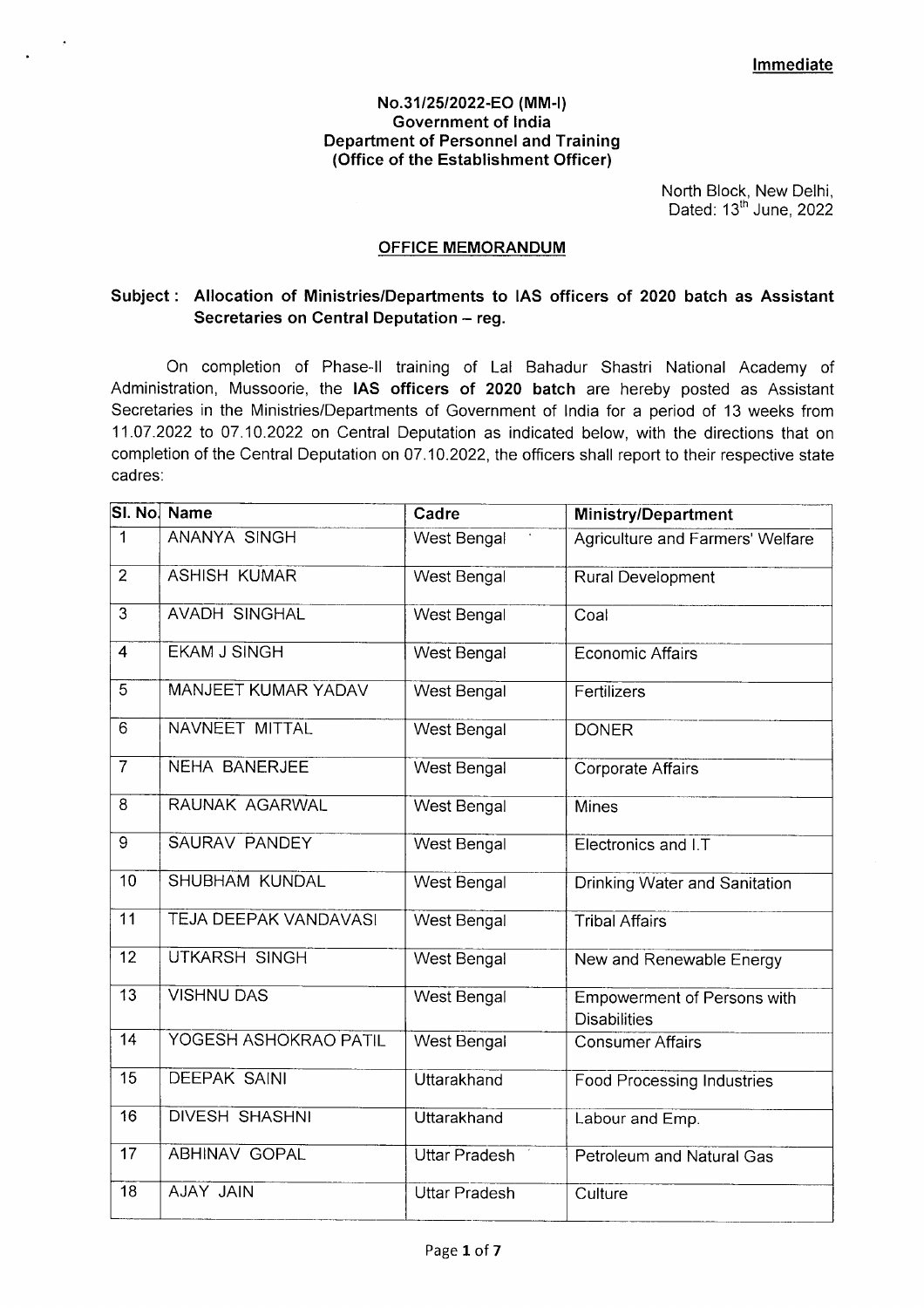| 19              | <b>AJAY KUMAR GAUTAM</b>     | <b>Uttar Pradesh</b> | Health and Family Welfare                                 |
|-----------------|------------------------------|----------------------|-----------------------------------------------------------|
| 20              | <b>AOJASVI RAJ</b>           | <b>Uttar Pradesh</b> | Skill Development                                         |
| 21              | <b>JEYDEV C S</b>            | <b>Uttar Pradesh</b> | Telecom                                                   |
| 22              | NAVNEET SEHARA               | <b>Uttar Pradesh</b> | Defence                                                   |
| 23              | <b>NEHA BANDHU</b>           | <b>Uttar Pradesh</b> | <b>Higher Education</b>                                   |
| 24              | <b>NIDHI BANSAL</b>          | <b>Uttar Pradesh</b> | <b>Textiles</b>                                           |
| 25              | NUPUR GOEL                   | <b>Uttar Pradesh</b> | Road Transport and Highways                               |
| 26              | PARIKSHIT KHATANA            | <b>Uttar Pradesh</b> | <b>ARPG</b>                                               |
| 27              | PAWAN KUMAR MEENA            | <b>Uttar Pradesh</b> | <b>Empowerment of Persons with</b><br><b>Disabilities</b> |
| 28              | <b>PRATYUSH PANDEY</b>       | <b>Uttar Pradesh</b> | Tourism                                                   |
| 29              | RAMYA R                      | <b>Uttar Pradesh</b> | Shipping                                                  |
| $\overline{30}$ | <b>SUMIT RAJESH MAHAJAN</b>  | <b>Uttar Pradesh</b> | <b>Environment and Forests</b>                            |
| 31              | SUTHAN ABDULLAH              | <b>Uttar Pradesh</b> | <b>Economic Affairs</b>                                   |
| $\overline{32}$ | <b>VISHAL KUMAR</b>          | <b>Uttar Pradesh</b> | <b>External Affairs</b>                                   |
| 33              | <b>ABHISHEK KUMAR</b>        | Tripura              | <b>Housing and Urban Affairs</b>                          |
| 34              | PRASHANT BADAL NEGI          | Tripura              | <b>Drinking Water and Sanitation</b>                      |
| 35              | RAHUL MODI                   | Tripura              | Women and child development                               |
| 36              | <b>VIVEK HB</b>              | Tripura              | Rural Development                                         |
| $\overline{37}$ | <b>ABHISHEK AUGUSTYA</b>     | Telangana            | Civil Aviation                                            |
| 38              | APURV CHAUHAN                | Telangana            | Border Management                                         |
| 39              | <b>ASHWINI TANAJI WAKADE</b> | Telangana            | Sports                                                    |
| 40              | <b>B RAHUL</b>               | Telangana            | Commerce                                                  |
| 41              | MANDA MAKARANDU              | Telangana            | Railways                                                  |
| 42              | <b>MAYANK MITTAL</b>         | Telangana            | 18B                                                       |
| 43              | PRAFUL DESAI                 | Telangana            | Panchayati Raj                                            |
| 44              | PRATIBHA SINGH               | Telangana            | Corporate Affairs                                         |
| 45              | AFTAB RASOOL                 | Tamil Nadu           | Coal                                                      |
| 46              | ANAMIKA RAMESH               | <b>Tamil Nadu</b>    | NITI Aayog                                                |
| 47              | <b>BANOTH MRUGENDER LAL</b>  | Tamil Nadu           | <b>Water Resources</b>                                    |
| 48              | <b>GAURAV KUMAR</b>          | Tamil Nadu           | <b>Mines</b>                                              |

 $\frac{1}{\sqrt{2}}\left( \frac{1}{\sqrt{2}}\right) \frac{d\theta}{2}$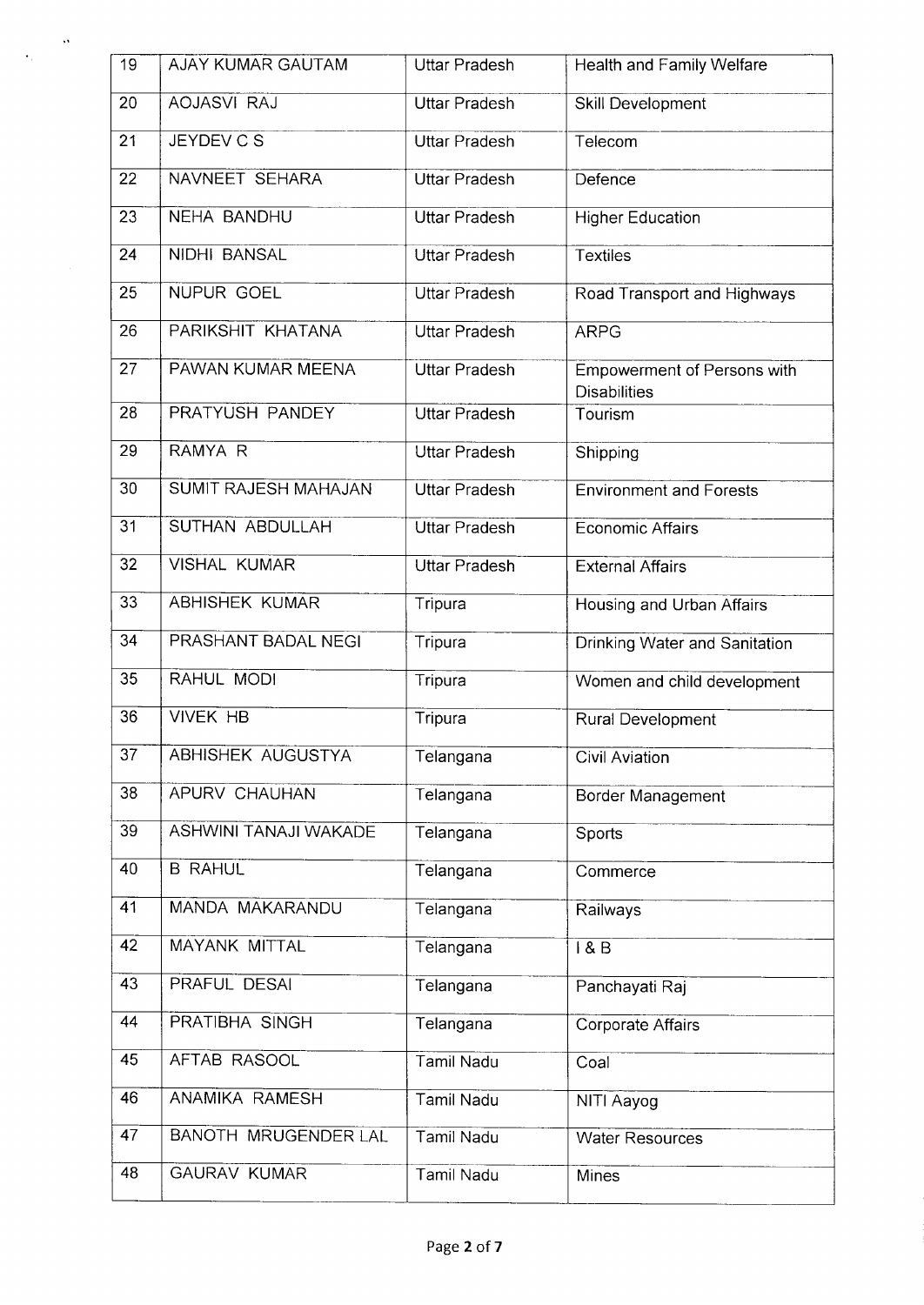| 49 | <b>ISHWARYA R</b>             | Tamil Nadu        | Justice                           |
|----|-------------------------------|-------------------|-----------------------------------|
| 50 | <b>KATTA RAVI TEJA</b>        | <b>Tamil Nadu</b> | Agriculture and Farmers' Welfare  |
| 51 | <b>KOUSHIK H R</b>            | <b>Tamil Nadu</b> | Labour and Emp.                   |
| 52 | <b>MD SHABBIR ALAM</b>        | <b>Tamil Nadu</b> | New and Renewable Energy          |
| 53 | <b>PRIYANKA S</b>             | <b>Tamil Nadu</b> | Fertilizers                       |
| 54 | <b>SARANYA R</b>              | <b>Tamil Nadu</b> | <b>DONER</b>                      |
| 55 | SRUTANJAY NARAYANAN           | <b>Tamil Nadu</b> | Skill Development                 |
| 56 | SWETA SUMAN                   | Tamil Nadu        | Food and Public Distribution      |
| 57 | <b>PARI BISHNOI</b>           | Sikkim            | Petroleum and Natural Gas         |
| 58 | DHEERAJ KUMAR SINGH           | Rajasthan         | Electronics and I.T               |
| 59 | <b>GUNJAN SINGH</b>           | Rajasthan         | Drinking Water and Sanitation     |
| 60 | <b>MRIDUL SINGH</b>           | Rajasthan         | <b>Textiles</b>                   |
| 61 | PRATIBHA VERMA                | Rajasthan         | Power                             |
| 62 | SIDDHARTH PALANICHAMY S       | Rajasthan         | <b>Consumer Affairs</b>           |
| 63 | <b>SOHAN LAL</b>              | Rajasthan         | <b>Food Processing Industries</b> |
| 64 | CHANDRAJYOTI SINGH            | Punjab            | <b>External Affairs</b>           |
| 65 | <b>HARJINDER SINGH</b>        | Punjab            | Road Transport and Highways       |
| 66 | <b>NIKAS KUMAR</b>            | Punjab            | Culture                           |
| 67 | OJASVI.                       | Punjab            | Health and Family Welfare         |
| 68 | <b>BIBHUTI BHUSAN NAYAK</b>   | Odisha            | <b>MSME</b>                       |
| 69 | CHAVAN KUNAL MOTIRAM          | Odisha            | Shipping                          |
| 70 | KULKARNI ASHUTOSH C           | Odisha            | Defence                           |
| 71 | <b>MADHUMITA</b>              | Odisha            | <b>Higher Education</b>           |
| 72 | <b>VEDBHUSHAN</b>             | Odisha            | Housing and Urban Affairs         |
| 73 | <b>ASISH DAS</b>              | Manipur           | <b>ARPG</b>                       |
| 74 | <b>JITHIN RAHMAN</b>          | Maharashtra       | Commerce                          |
| 75 | KARTHIKEYAN S                 | Maharashtra       | Railways                          |
| 76 | KULADEEP JANGAM               | Maharashtra       | <b>Environment and Forests</b>    |
| 77 | <b>MANDAR JAYANTRAO PATKI</b> | Maharashtra       | <b>Tribal Affairs</b>             |
| 78 | MURUGANANTHAM M               | Maharashtra       | Expenditure                       |
| 79 | <b>NEHA BHOSLE</b>            | Maharashtra       | Railways                          |

 $\sim$ 

 $\langle \star \rangle$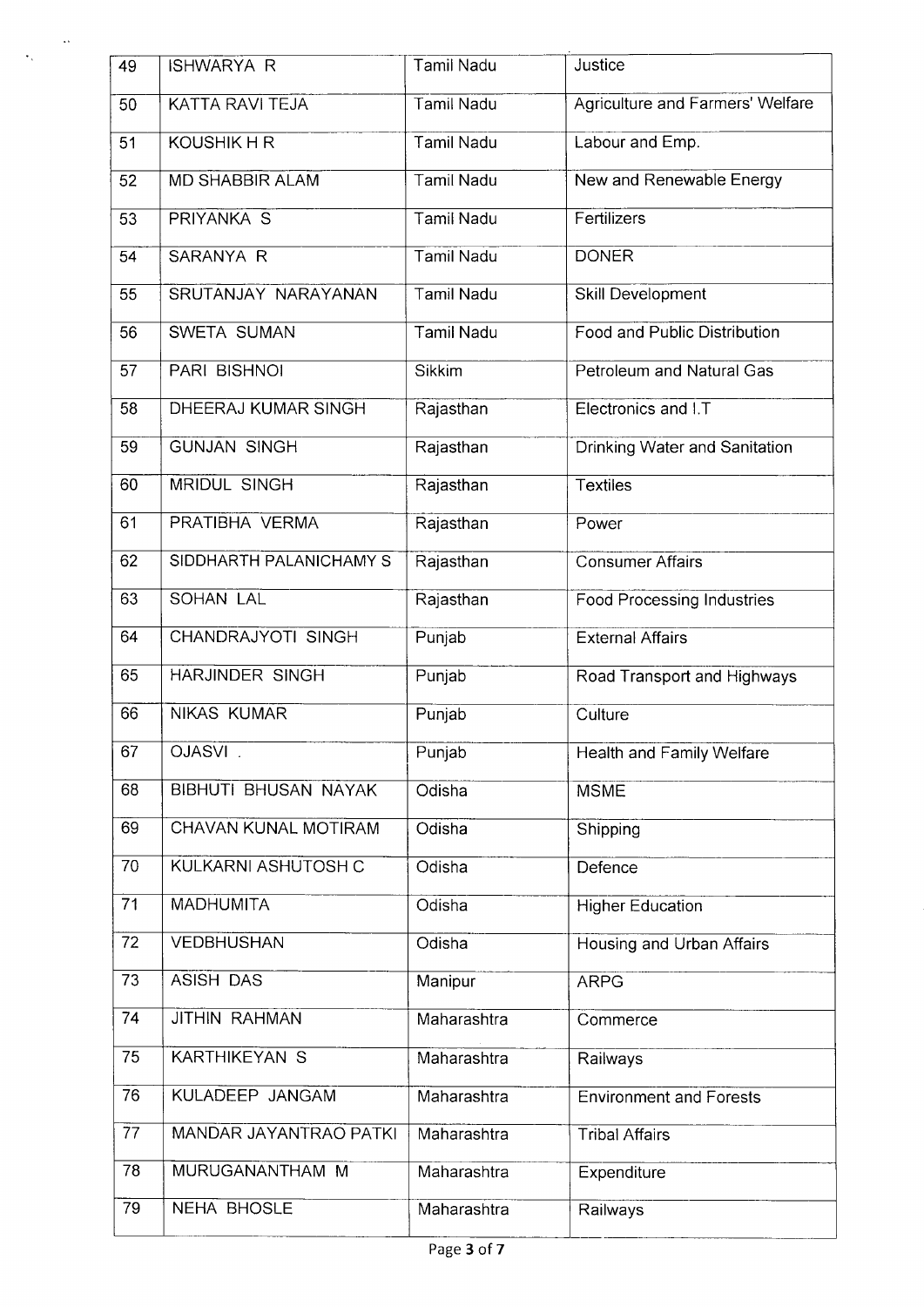| 80  | RICHARD YANTHAN                          | Maharashtra    | <b>MSME</b>                       |
|-----|------------------------------------------|----------------|-----------------------------------|
| 81  | SANJITA MOHAPATRA                        | Maharashtra    | Women and child development       |
| 82  | VISHAL TEJRAO NARWADE                    | Maharashtra    | <b>Rural Development</b>          |
| 83  | ABHISHEK SARAF                           | Madhya Pradesh | Power                             |
| 84  | <b>AGRIM KUMAR</b>                       | Madhya Pradesh | Home Affairs                      |
| 85  | ANIL KUMAR RATHORE                       | Madhya Pradesh | Sports                            |
| 86  | <b>ANJALI RAMESH</b>                     | Madhya Pradesh | Commerce                          |
| 87  | ANSHUMAN RAJ                             | Madhya Pradesh | Road Transport and Highways       |
| 88  | HIMANSHU JAIN                            | Madhya Pradesh | 1&8&B                             |
| 89  | <b>PRAKHAR SINGH</b>                     | Madhya Pradesh | Panchayati Raj                    |
| 90  | <b>VIVEK KV</b>                          | Madhya Pradesh | Expenditure                       |
| 91  | <b>ARUN S NAIR</b>                       | Kerala         | Shipping                          |
| 92  | <b>ASWATHY SRINIVAS</b>                  | Kerala         | NITI Aayog                        |
| 93  | MOHD SHAFIQ                              | Kerala         | <b>Home Affairs</b>               |
| 94  | <b>MUKUND KR</b>                         | Kerala         | Rural Development                 |
| 95  | SACHIN KUMAR YADAV                       | Kerala         | Housing and Urban Affairs         |
| 96  | SAFNA NAZARUDEEN                         | Kerala         | Revenue                           |
| 97  | <b>SANDIP KUMAR</b>                      | Kerala         | Agriculture and Farmers' Welfare  |
| 98  | SHWETA NAGARKOTI                         | Kerala         | Commerce                          |
| 99  | SUFIYAN AHMED                            | Kerala         | Civil Aviation                    |
| 100 | ANMOL JAIN                               | Karnataka      | Electronics and I.T               |
| 101 | <b>GITTE MADHAV</b><br><b>VITTHALRAO</b> | Karnataka      | <b>DONER</b>                      |
| 102 | HEMANTH N                                | Karnataka      | <b>Financial Services</b>         |
| 103 | <b>KEERTHANA H S</b>                     | Karnataka      | Posts                             |
| 104 | LAVISH ORDIA                             | Karnataka      | <b>Consumer Affairs</b>           |
| 105 | NONGJAI MOHD ALI AKRAM<br><b>SHAH</b>    | Karnataka      | Drinking Water and Sanitation     |
| 106 | RISHI ANAND                              | Karnataka      | Rural Development                 |
| 107 | <b>SHINDE AVINASH</b><br>SANJEEVAN       | Karnataka      | Housing and Urban Affairs         |
| 108 | AASHISH AGARWAL                          | Jharkhand      | Defence                           |
| 109 | ANIKET SACHAN                            | Jharkhand      | <b>Food Processing Industries</b> |

 $\bar{c}$ 

 $\sim$ 

 $\ddot{\ddot{\ }}$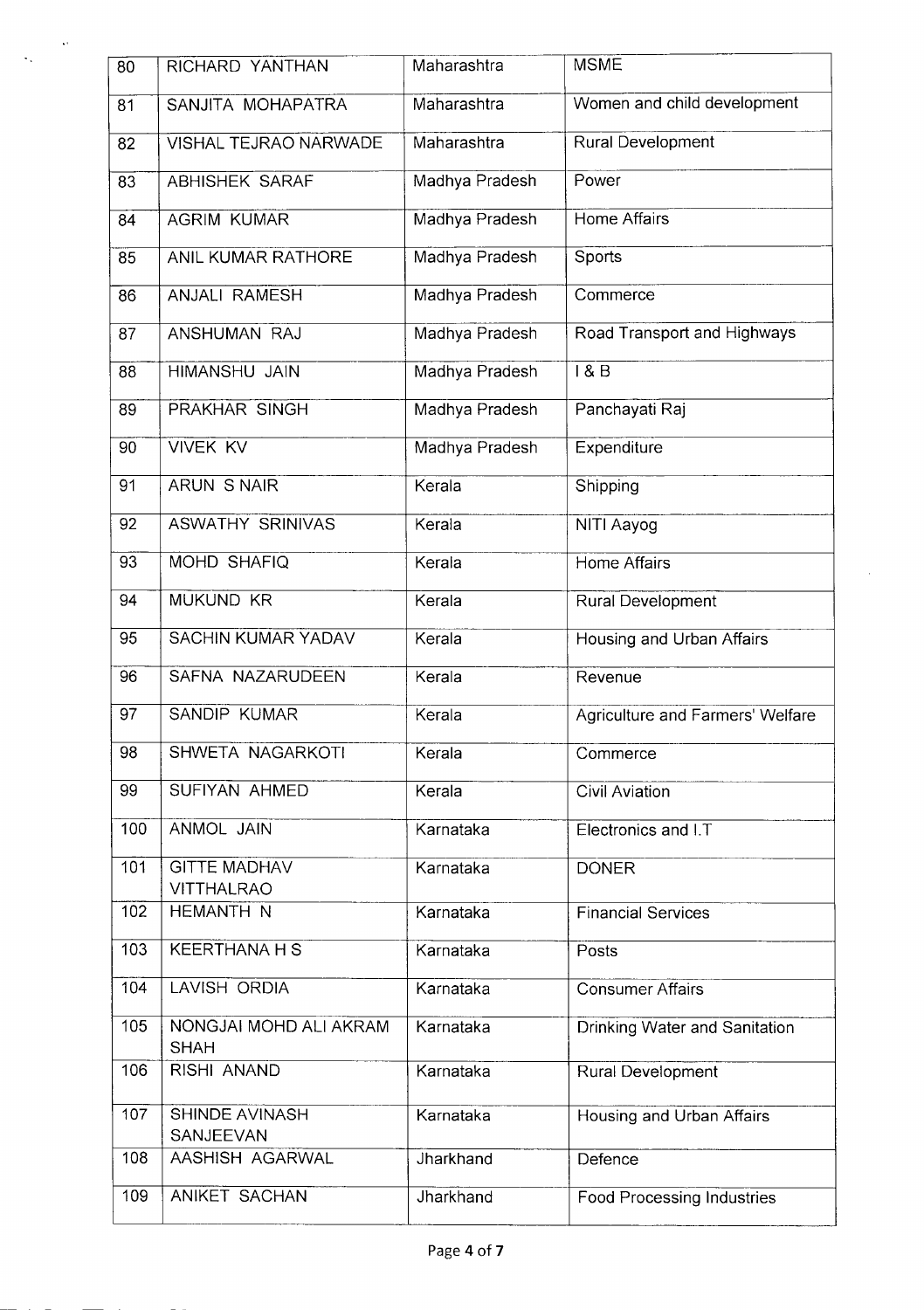| 110              | DIPANKAR CHOUDHARY                | Jharkhand               | Promotion of Industry and Internal<br>Trade |
|------------------|-----------------------------------|-------------------------|---------------------------------------------|
| 111              | PIYUSH SINHA                      | Jharkhand               | Housing and Urban Affairs                   |
| 112              | RAVI JAIN                         | Jharkhand               | DoP&T                                       |
| 113              | REENA HANSDAK                     | Jharkhand               | <b>Health and Family Welfare</b>            |
| 114              | ABHISHEK KUMAR GARG               | Himachal Pradesh        | <b>Financial Services</b>                   |
| 115              | <b>DIVYANSHU SINGAL</b>           | <b>Himachal Pradesh</b> | Food and Public Distribution                |
| 116              | <b>GURSIMAR SINGH</b>             | <b>Himachal Pradesh</b> | DoP&T                                       |
| 117              | OM KANT THAKUR                    | Himachal Pradesh        | <b>Higher Education</b>                     |
| 118              | DEEPAK BABULAL KARWA              | Haryana                 | <b>Rural Development</b>                    |
| 119              | <b>HARSHIT KUMAR</b>              | Haryana                 | Tourism                                     |
| 120              | JAYASHARADHA C                    | Haryana                 | Social Justice and Empowerment              |
| 121              | <b>PANKAJ</b>                     | Haryana                 | Promotion of Industry and Internal<br>Trade |
| 122              | PRADEEP SINGH                     | Haryana                 | Home Affairs                                |
| 123              | ADHARSH RAJEENDRAN                | Gujarat                 | Women and child development                 |
| 124              | <b>DEVAHUTI</b>                   | Gujarat                 | 18B                                         |
| $\overline{125}$ | JAYANT KISHOR MANKALE             | Gujarat                 | Youth Affairs                               |
| 126              | <b>KANCHAN</b>                    | Gujarat                 | Rural Development                           |
| 127              | NATISHA MATHUR                    | Gujarat                 | NITI Aayog                                  |
| 128              | <b>RUCHI BINDAL</b>               | Gujarat                 | Panchayati Raj                              |
| 129              | YOGESH SHIVKUMAR<br><b>KAPASE</b> | Gujarat                 | Promotion of Industry and Internal<br>Trade |
| 130              | YUVRAJ SEDDHARTH                  | Gujarat                 | Pharmaceuticals                             |
| 131              | ABHISHEK KUMAR                    | Chhattisgarh            | <b>Water Resources</b>                      |
| 132              | AKANCHA SIKSHA KHALKHO            | Chhattisgarh            | <b>Financial Services</b>                   |
| 133              | <b>HEMANT RAMESH</b><br>NANDANWAR | Chhattisgarh            | Pharmaceuticals                             |
| 134              | KUMAR BISWARANJAN                 | Chhattisgarh            | Electronics and I.T                         |
| 135              | PRATIK JAIN                       | Chhattisgarh            | Cooperation                                 |
| 136              | ROMA SRIVASTAVA                   | Chhattisgarh            | NITI Aayog                                  |
| 137              | SURUCHI SINGH                     | Chhattisgarh            | <b>Land Resources</b>                       |
| 138              | <b>ABHISHEK PALASIA</b>           | <b>Bihar</b>            | <b>External Affairs</b>                     |
| 139              | ANUPAMA SINGH                     | <b>Bihar</b>            | Promotion of Industry and Internal<br>Trade |

 $\label{eq:1} \frac{1}{\sqrt{2\pi}}\int_0^1\frac{dx}{\sqrt{2\pi}}\,dx$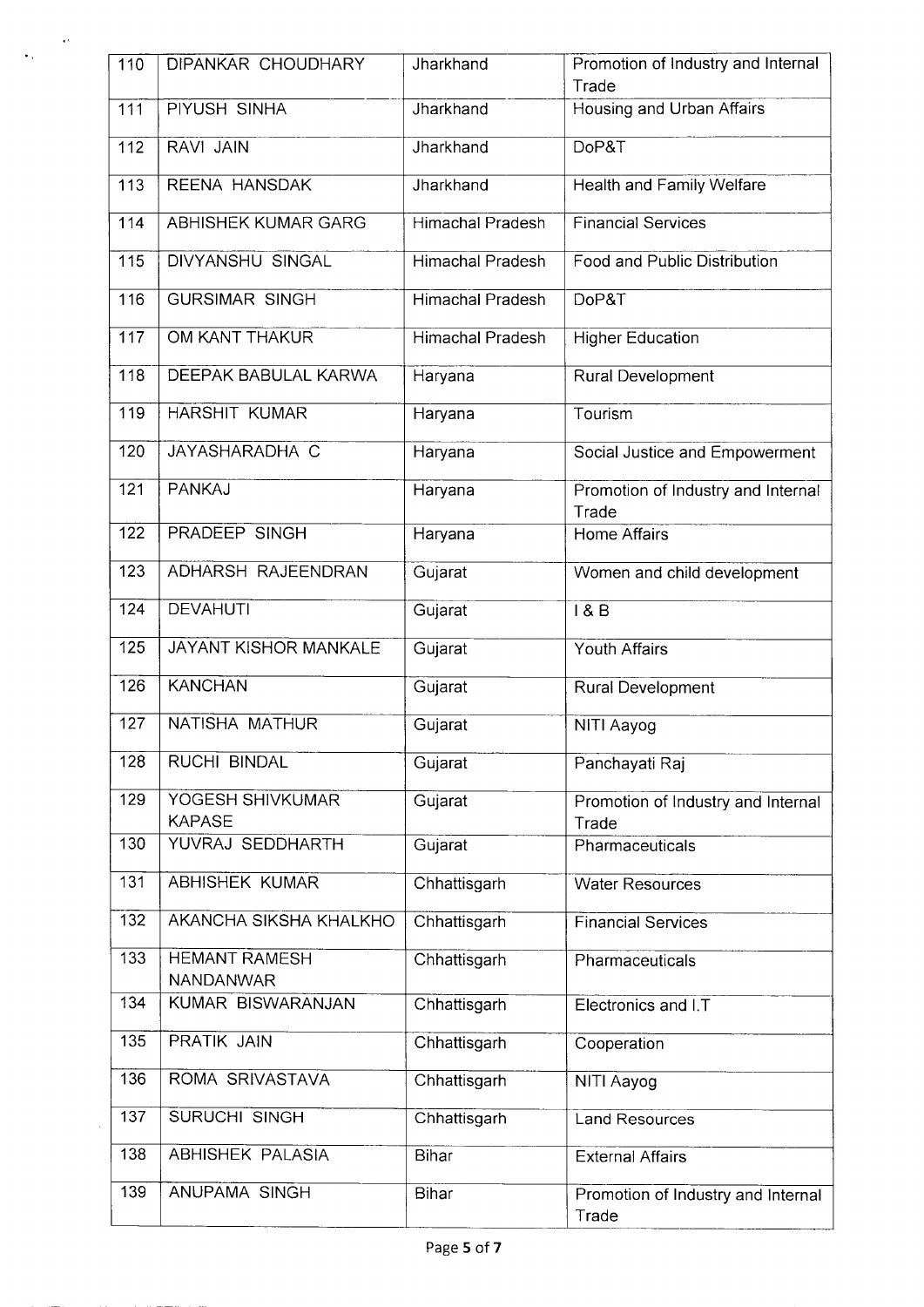| 140 | CHANDRIMA ATTRI                              | Bihar           | Defence Production                          |
|-----|----------------------------------------------|-----------------|---------------------------------------------|
| 141 | PRADEEP SINGH                                | Bihar           | <b>Health and Family Welfare</b>            |
| 142 | SHRESTHA ANUPAM                              | Bihar           | DoP&T                                       |
| 143 | <b>SHRIKANT KUNDALIK</b><br><b>KHANDEKAR</b> | Bihar           | <b>School Education and Literacy</b>        |
| 144 | <b>ABHINAV KUMAR SINGH</b>                   | Assam Meghalaya | <b>Land Resources</b>                       |
| 145 | <b>ABHISHEK JAIN</b>                         | Assam Meghalaya | Military Affairs                            |
| 146 | ABHISHEKGOWDA MJ                             | Assam Meghalaya | Social Justice and Empowerment              |
| 147 | ARANYAK SAIKIA                               | Assam Meghalaya | Promotion of Industry and Internal<br>Trade |
| 148 | <b>AYUSHI JAIN</b>                           | Assam Meghalaya | <b>Home Affairs</b>                         |
| 149 | <b>HEMA NAYAK</b>                            | Assam Meghalaya | Women and child development                 |
| 150 | PREETI KUMARI                                | Assam Meghalaya | Telecom                                     |
| 151 | <b>SIMI KARAN</b>                            | Assam Meghalaya | Cooperation                                 |
| 152 | <b>ABHISHEK KUMAR</b>                        | Andhra Pradesh  | Electronics and I.T                         |
| 153 | <b>ADITI SINGH</b>                           | Andhra Pradesh  | Drinking Water and Sanitation               |
| 154 | <b>FARMAN AHMAD KHAN</b>                     | Andhra Pradesh  | Housing and Urban Affairs                   |
| 155 | <b>GEETANJALI SHARMA</b>                     | Andhra Pradesh  | <b>Health and Family Welfare</b>            |
| 156 | KOLLABATHULA KARTHIK                         | Andhra Pradesh  | Defence Production                          |
| 157 | NOORUL QUAMER                                | Andhra Pradesh  | School Education and Literacy               |
| 158 | SEDHU MADHAVAN S                             | Andhra Pradesh  | Revenue                                     |
| 159 | SHOBIKA S S                                  | Andhra Pradesh  | <b>Environment and Forests</b>              |
| 160 | SHUBHAM BANSAL                               | Andhra Pradesh  | Social Justice and Empowerment              |
| 161 | SURYATEJA MALLAVARAPU                        | Andhra Pradesh  | <b>Water Resources</b>                      |
| 162 | TATIMAKULA RAHUL KUMAR<br><b>REDDY</b>       | Andhra Pradesh  | Fisheries                                   |
| 163 | AZHARUDDIN ZAHIRUDDIN<br><b>QUAZI</b>        | <b>AGMUT</b>    | Road Transport and Highways                 |
| 164 | <b>EGNA CLEETUS</b>                          | <b>AGMUT</b>    | Drinking Water and Sanitation               |
| 165 | <b>GIRI SANKAR R</b>                         | <b>AGMUT</b>    | <b>Defence Production</b>                   |
| 166 | JATIN KISHORE                                | <b>AGMUT</b>    | School Education and Literacy               |
| 167 | NAMGYAL ANGMO                                | <b>AGMUT</b>    | <b>NDMA</b>                                 |
| 168 | NAVNEET MANN                                 | <b>AGMUT</b>    | Animal Husbandry and Dairying               |
| 169 | PRIYANK KISHORE                              | <b>AGMUT</b>    | Posts                                       |

 $\overline{\phantom{a}}$ 

 $\frac{1}{2} \sum_{i=1}^{n} \frac{1}{i} \sum_{j=1}^{n} \frac{1}{j} \sum_{j=1}^{n} \frac{1}{j} \sum_{j=1}^{n} \frac{1}{j} \sum_{j=1}^{n} \frac{1}{j} \sum_{j=1}^{n} \frac{1}{j} \sum_{j=1}^{n} \frac{1}{j} \sum_{j=1}^{n} \frac{1}{j} \sum_{j=1}^{n} \frac{1}{j} \sum_{j=1}^{n} \frac{1}{j} \sum_{j=1}^{n} \frac{1}{j} \sum_{j=1}^{n} \frac{1}{j} \sum_{j=1}^{n$